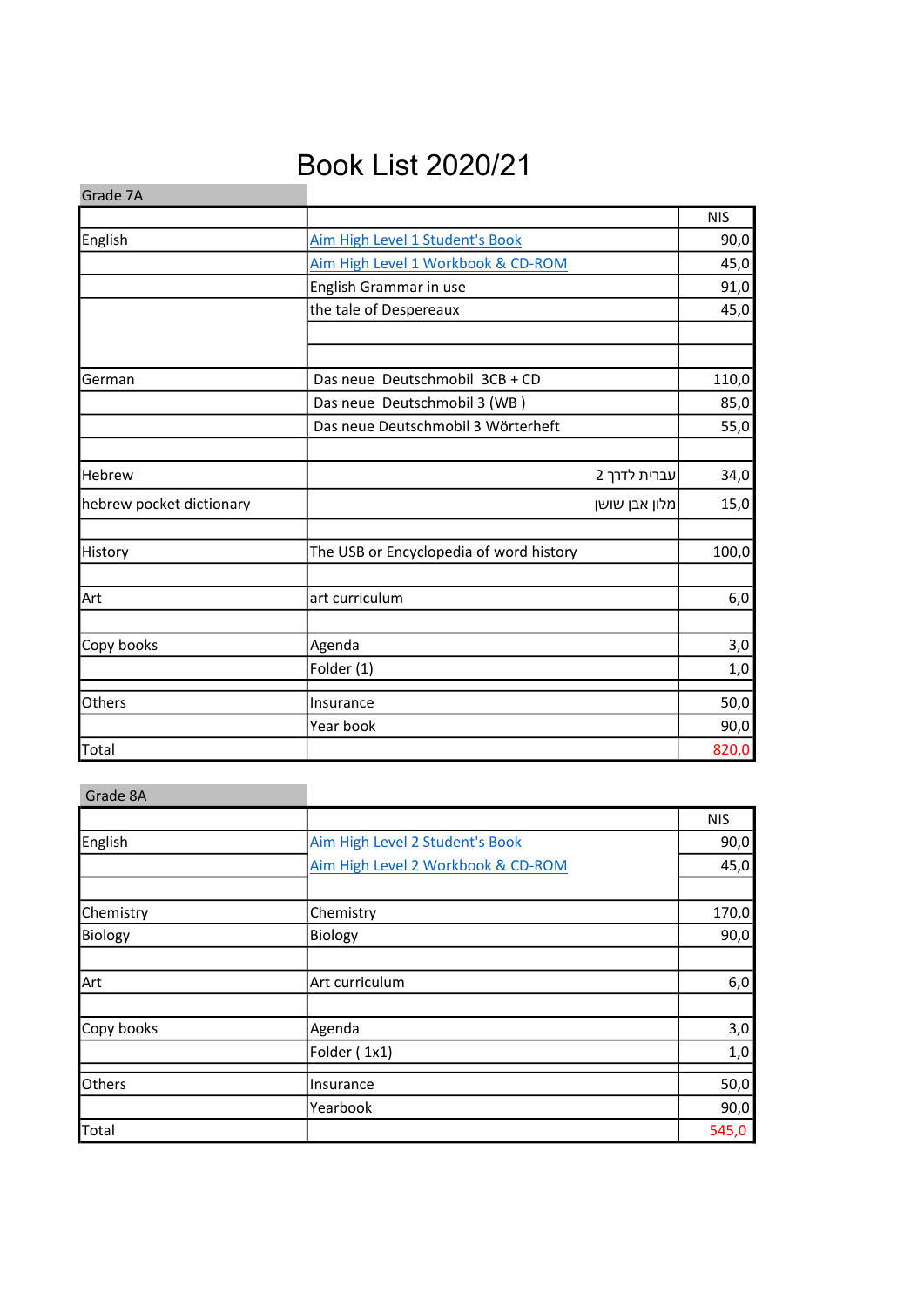| Grade 9A   |                                    |            |
|------------|------------------------------------|------------|
|            |                                    | <b>NIS</b> |
| English    | Aim High Level 3 Student's Book    | 90,0       |
|            | Aim High Level 3 Workbook & CD-ROM | 45,0       |
|            |                                    |            |
| Physics    | <b>Complete Physics</b>            | 170,0      |
|            |                                    |            |
| Art        | art curriculum                     | 6,0        |
|            |                                    |            |
| Copy books | Agenda                             | 3,0        |
|            | Folder (1x1)                       | 1,0        |
|            |                                    |            |
| Others     | Insurance                          | 50,0       |
|            | Year book                          | 90,0       |
| Total      |                                    | 455,0      |

| Grade 10 A    |                                       |       |
|---------------|---------------------------------------|-------|
|               |                                       |       |
| English       | Aim High Level 4 Student's Book       | 90,0  |
|               | Aim High Level 4 Workbook & CD-ROM    | 45,0  |
|               |                                       |       |
| German        | Prima/ Die Mittelstufe B2 kursbuch    | 93,0  |
|               | Prima/ Die Mittelstufe B2 Arbeitsbuch | 83,0  |
|               |                                       |       |
| Copy books    | Agenda                                | 3,0   |
|               | Folder (1x1)                          | 1,0   |
|               |                                       |       |
|               |                                       |       |
|               |                                       |       |
| <b>Others</b> | Insurance                             | 50,0  |
|               | Year book                             | 90,0  |
| Total         |                                       | 455,0 |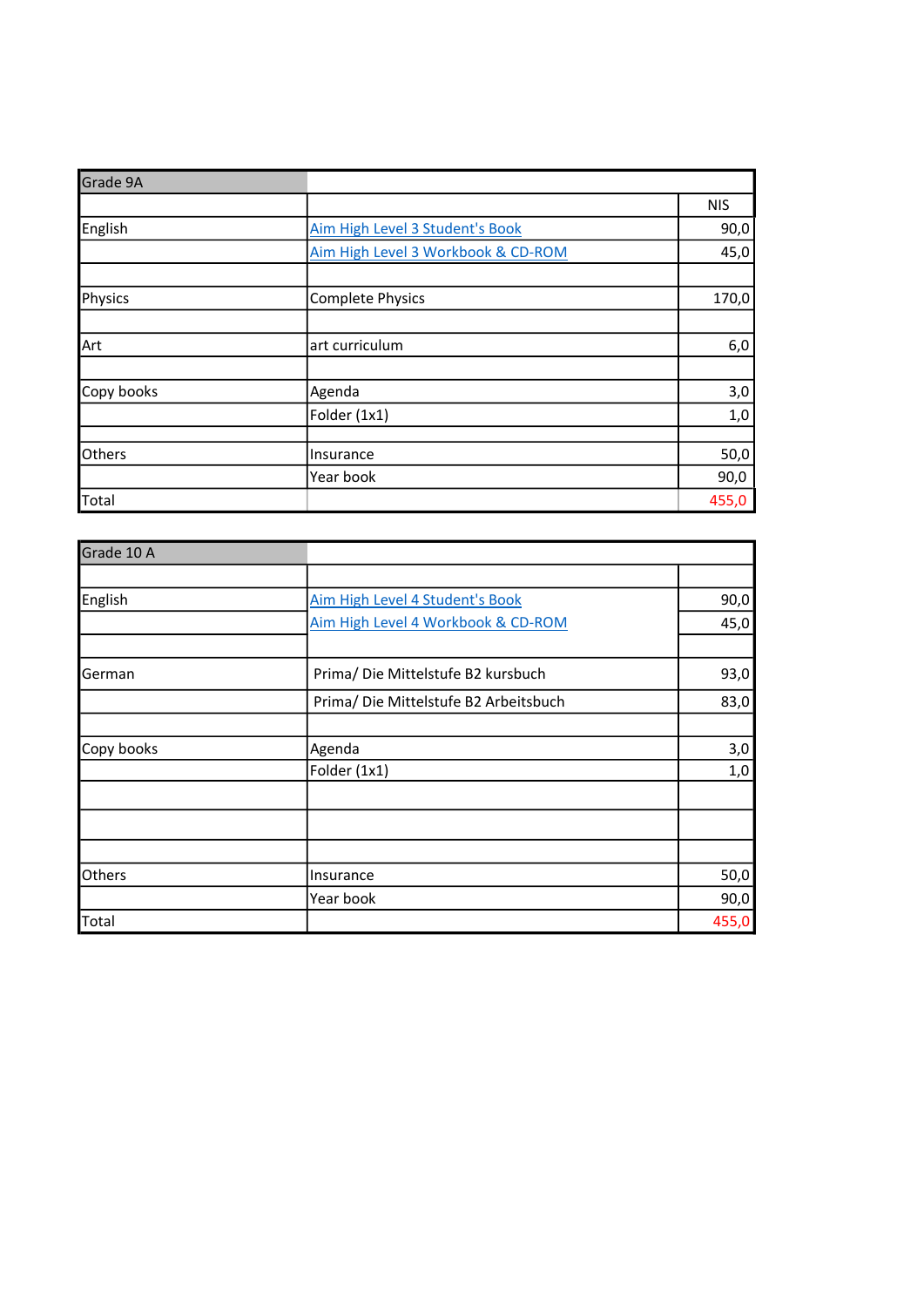| Grade 11 (Sec.I A) |                                          |       |
|--------------------|------------------------------------------|-------|
| English            | Aim High Level 5 Student's Book          | 90,0  |
|                    | Aim High Level 5 Workbook & CD-ROM       | 47,0  |
|                    |                                          |       |
| German             | They already bought the book in grade 10 |       |
|                    |                                          |       |
|                    |                                          |       |
|                    |                                          |       |
| copy books         | Agenda                                   | 3,0   |
|                    |                                          |       |
| <b>Others</b>      | Insurance                                | 50,0  |
|                    | Year book                                | 90,0  |
| Total              |                                          | 280,0 |

|                     |                                          | <b>NIS</b> |
|---------------------|------------------------------------------|------------|
| Grade 11 (Sec. 1 S) |                                          |            |
| English             | Aim High Level 5 Student's Book          | 90,0       |
|                     | Aim High Level 5 Workbook & CD-ROM       | 47,0       |
|                     |                                          |            |
| German              | They already bought the book in grade 10 |            |
|                     |                                          |            |
| Copy books          | Agenda                                   | 3,0        |
| <b>Others</b>       | Insurance                                | 50,0       |
|                     | Year book                                | 90,0       |
| Total               |                                          | 280,0      |